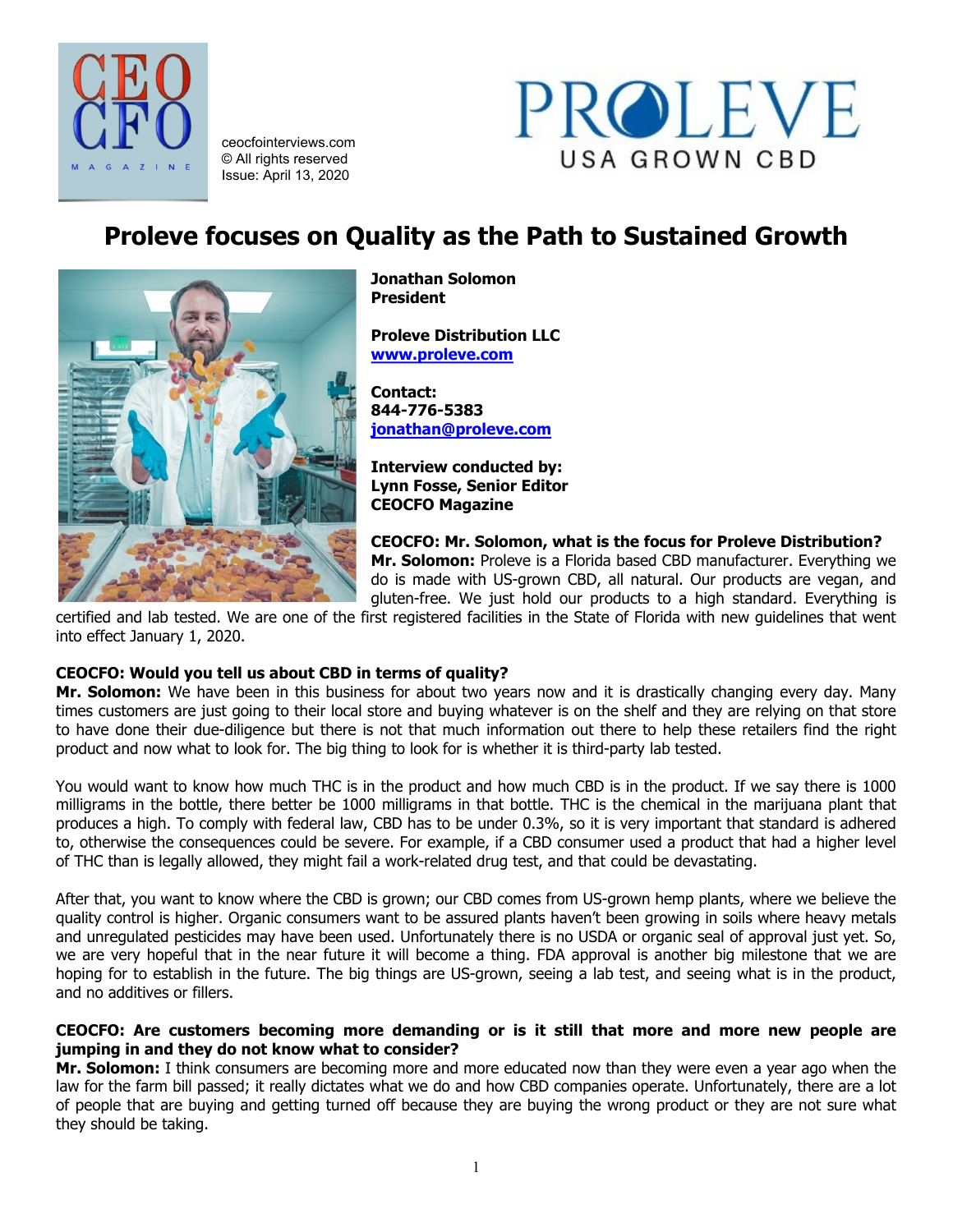The thing I see time and time again is that people say they bought on Amazon and it did not really work. Well unfortunately those are not CBD products but they say they are hemp and people get confused. Sometimes people say their friend bought 500 milligrams and that is not what they really needed. We find a lot of times people will try something out of recommendation from a friend or they bought it somewhere, but they did not know what it was, or the store did not know what it was, and they get instantly turned off. More people are getting educated but unfortunately more people are being duped by something and they are afraid to give it another try.

# **CEOCFO: All your hemp products are made in the US. How do you verify the quality of a grower both initially and as you continually work with them?**

**Mr. Solomon:** We try to stick to the same farms on a recurrent basis, so we know exactly where it is coming from. You can have a great grower but things can happen, so after the product is harvested they will lab test it and when we get it into its finally form of being a powder or oil which are the two major things we use, then we will send it also for a lab test to confirm CBD levels, THC, pesticides, everything.

What is most important for us to check on a recurring basis, aside from the pesticides and the heavy metals is that we have THC at compliant levels in potency. If it is above 0.3 percent THC level, we cannot use it or it has to be remediated to bring it down to a lower level. More importantly we need to know how much CBD is in that oil or powder because when we make a new product, if we are off by even a few percentage points on what that powder or oil could be, then that formula is off, it is just like baking a cake.

# **"Quality is our most important focus, and we know success will follow that commitment."- Jonathan Solomon**

## **CEOCFO: Who is turning to you for products?**

**Mr. Solomon:** We have three major groups that come to us for products. We have the end consumer for our Proleve brand who are buying from our physical stores in Florida and throughout the world online. Then we have our wholesalers, people who see the value in the Proleve brand in the stores, doctor offices, and a range of different places. After that we have people that want a private label and brand but they do not have a manufacturing capability but they do have clientele and the network to really push and make a brand a huge success. They will come to us and we will make their product for them.

#### **CEOCFO: What is involved in the manufacturing process?**

**Mr. Solomon:** We will get the product from the grower in two forms, one is an oil and one is a powder. Powder is usually isolate. CBD comes usually in three forms; it comes in full spectrum which is the entire plant, so there will be a full profile but it will also have THC in it, usually around 0.3% or under. Then you have Isolate, which is just a single CBD component that comes in a powder form but it is also THC-free and it is the purest form and usually that is the easiest to mix things with. In the middle of the two is broad-spectrum, which is the mix between both. It is a similar profile to fullspectrum but with no THC, or sometimes we will sell a very low T-free form of it.

We will get it in broad-spectrum or full-spectrum oil or an isolate. From there we will then mix it in with whatever the product requires. For our tinctures, which is one of our top sellers, we will take pure MCT oil and then just emulsify them together. We have ice cream and we will take the powder form, put it into an oil and put it into the ice cream. Every product is different, but we will take those two forms, create it. From there it is a question of how it is labeled as a brand and shipped out.

#### **CEOCFO: Do you have to maintain much inventory?**

**Mr. Solomon:** We do but we are actually in a lucky business where we will sit with inventory and they will move within a couple of days so our inventory turns over rapidly. The only thing that we do sit with more is if we do have a private label customer who wants a unique product and we know it is being sold on a recurrent basis but it is the one-off thing that we do not typically sell, we will make that and stock it and we might sit for a couple weeks or a month tops. We are able to predict demand quite well, but if something unusual comes up we can respond in a matter of days.

#### **CEOCFO: How do you help someone decide which product is right for them?**

**Mr. Solomon:** Consumer education is very important. We give a small manual out to our stores to explain what the products are and what people use them for, but we usually start by asking what the customer is interested in and if they